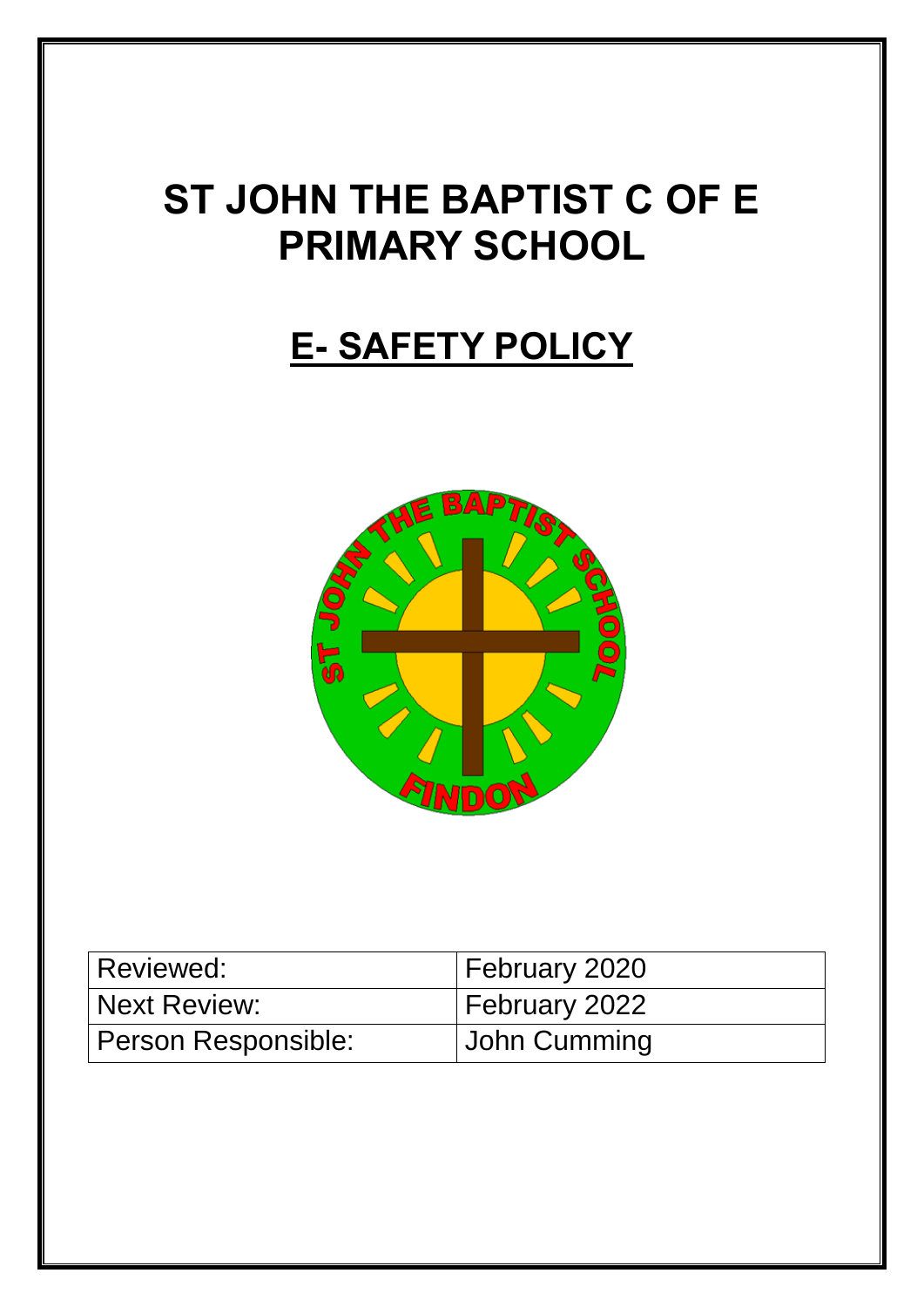# **1. Aims and Objectives**

1.1 ICT in the 21<sup>st</sup> Century is seen as an essential resource to support learning and teaching, as well as playing an important role in the everyday lives of children, young people and adults. Consequently, schools need to build in the use of these technologies in order to provide our young people with the skills to access life-long learning and employment.

Information and Communications Technology covers a wide range of resources including; webbased and mobile learning. It is also important to recognise the constant and fast paced evolution of ICT within our society as a whole. Currently the internet technologies children and young people are using both inside and outside of the classroom include:

- Websites
- E-mail, Instant Messaging and chat rooms
- Social Media, including Facebook and Twitter
- Mobile/ Smart phones with text, video and/ or web functionality
- Other mobile devices with web functionality
- **•** Gaming, especially online
- Learning Platforms and Virtual Learning Environments
- Blogs and Wikis
- Podcasting
- Video Broadcasting
- Music Downloading
- 1.2 Whilst exciting and beneficial both in and out of the context of education, much ICT, particularly web-based resources, are not consistently policed. All users need to be aware of the range of risks associated with the use of these Internet technologies and that some have minimum age requirements, usually 13 years.
- 1.3 At **St John the Baptist C of E Primary School** we understand the responsibility to educate our pupils on e-Safety issues; teaching them the appropriate behaviours and critical thinking skills to enable them to remain both safe and legal when using the internet and related technologies, in and beyond the context of the classroom.
- 1.4 Schools hold personal data on learners, staff and other people to help them conduct their day-to-day activities. Some of this information is sensitive and could be used by another person or criminal organisation to cause harm or distress to an individual. The loss of sensitive information can result in media coverage, and potentially damage the reputation of the school.
- 1.5 **Everybody in the school has a shared responsibility to secure any sensitive information used in their day to day professional duties and even staff not directly involved in data handling should be made aware of the risks and threats and how to minimise them.**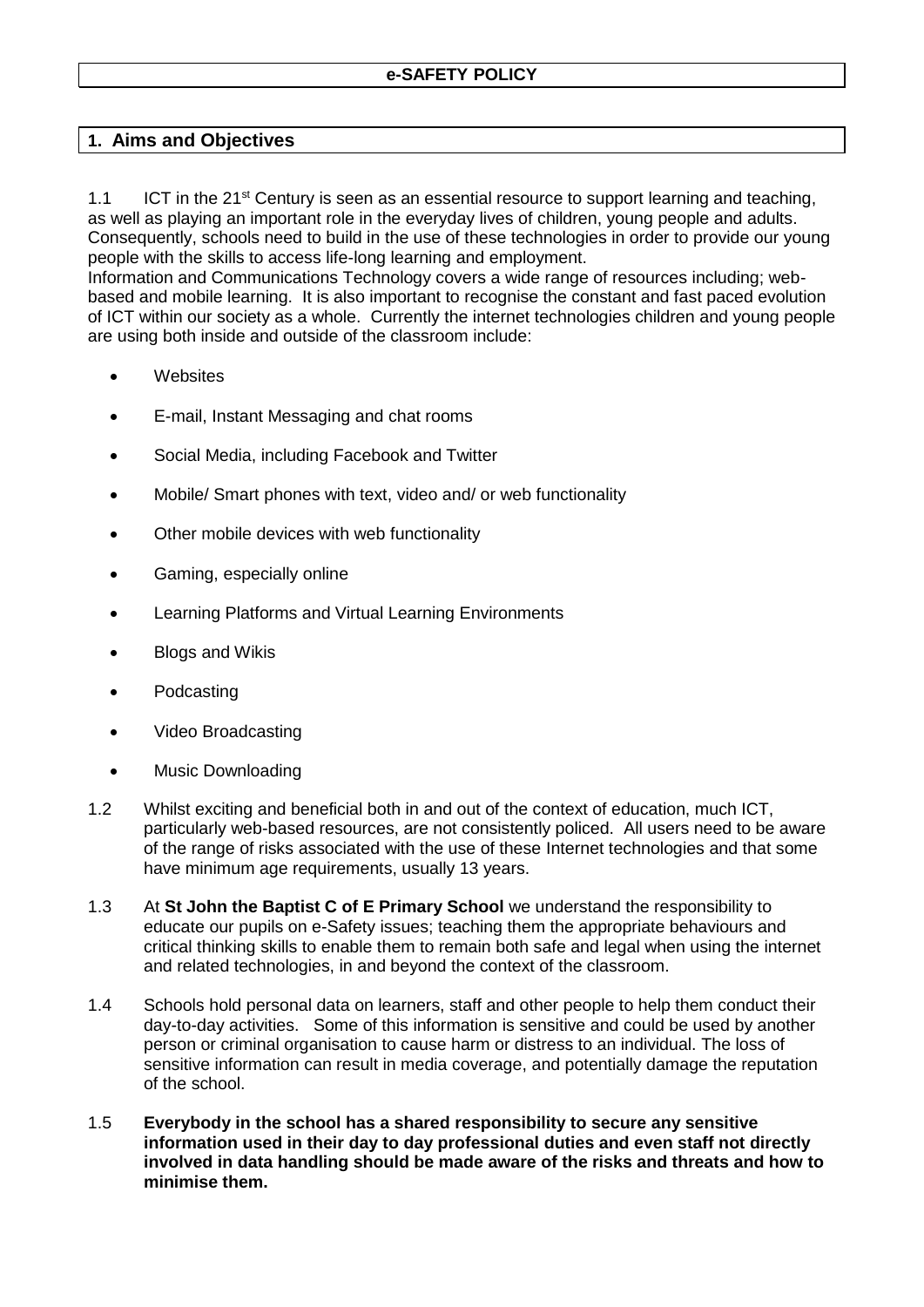1.6 Both this policy and the Acceptable Use Agreement (for all staff, governors, visitors and pupils) are inclusive of both fixed and mobile internet; technologies provided by the school (such as PCs, laptops, mobile devices, tablets, webcams, whiteboards, voting systems, digital video equipment; and technologies owned by pupils and staff, but brought onto school premises (such as laptops, mobile phones, smart phones and portable media players).

# **2. Monitoring**

- 2.1 Authorised ICT staff may inspect any ICT equipment owned or leased by the school at any time without prior notice. If you are in doubt as to whether the individual requesting such access is authorised to do so, please ask for their identification badge. Any ICT authorised staff member will be happy to comply with this request.
- 2.2 ICT authorised staff may monitor, intercept, access, inspect, record and disclose telephone calls, e-mails, instant messaging, internet/intranet use and any other electronic communications (data, voice or image) involving its employees or contractors, without consent, to the extent permitted by law. This may be to confirm or obtain school business related information; to confirm or investigate compliance with school policies, standards and procedures; to ensure the effective operation of school ICT; for quality control or training purposes; to comply with a Subject Access Request under the Data Protection Act 1998, or to prevent or detect crime.
- 2.3 ICT authorised staff may, without prior notice, access the e-mail or voice-mail account where applicable, of someone who is absent in order to deal with any business-related issues retained on that account.
- 2.4 All monitoring, surveillance or investigative activities are conducted by ICT authorised staff and comply with the Data Protection Act 1998, the Human Rights Act 1998, the Regulation of Investigatory Powers Act 2000 (RIPA) and the Lawful Business Practice Regulations 2000.

# **3. Breaches**

3.1 **A breach or suspected breach of policy by a school employee, contractor or pupil may result in the temporary or permanent withdrawal of school ICT hardware, software or services from the offending individual.**

# **Any policy breach is grounds for disciplinary action in accordance with the School Disciplinary Procedure.**

Policy breaches may also lead to criminal or civil proceedings.

The ICO's new powers to issue monetary penalties came into force on 6 April 2010, allowing the Information Commissioner's office to serve notices requiring organisations to pay up to £500,000 for serious breaches of the Data Protection Act.

The data protection powers of the Information Commissioner's Office are to:

- Conduct assessments to check organisations are complying with the Act;
- Serve information notices requiring organisations to provide the Information Commissioner's Office with specified information within a certain time period;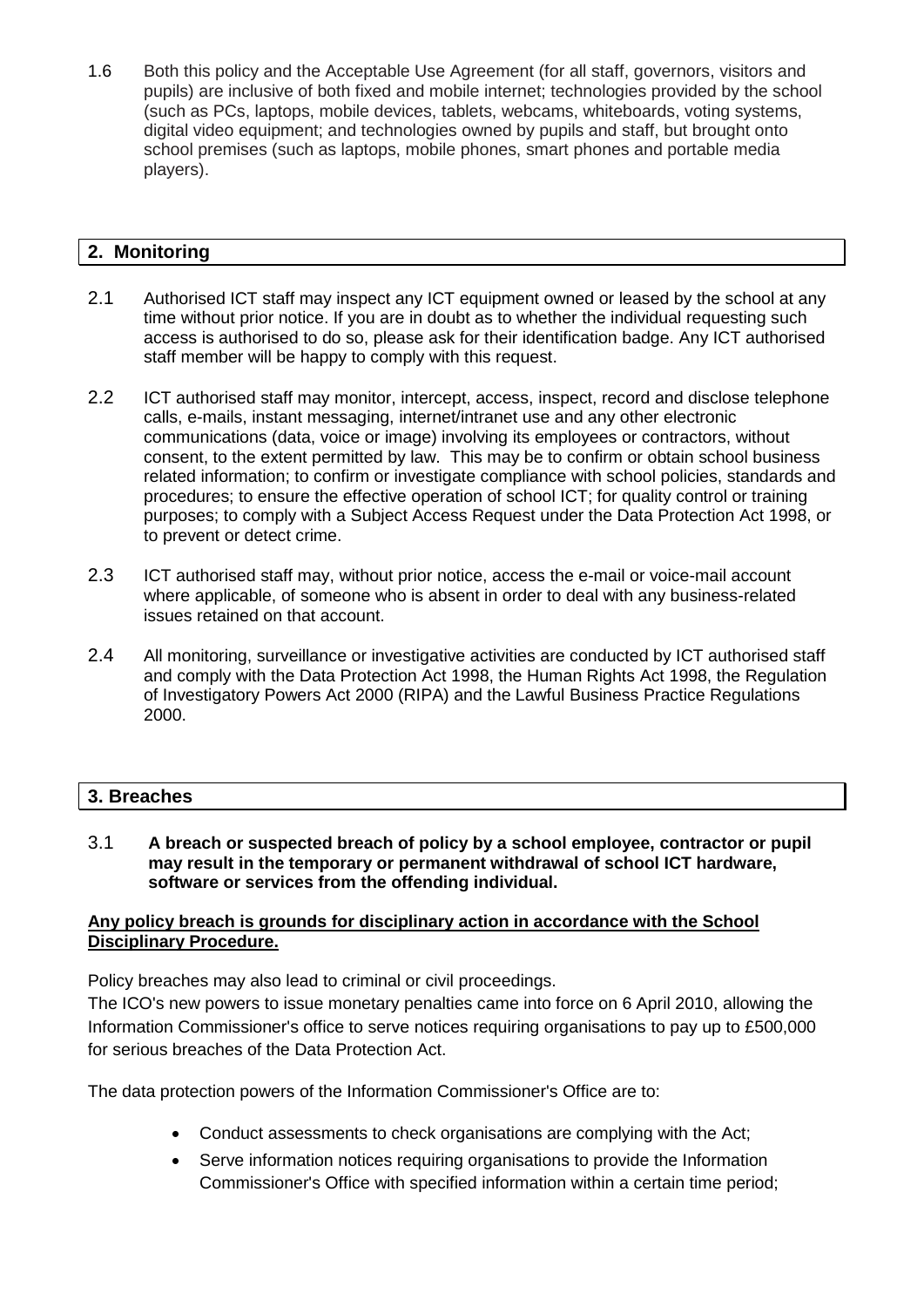- Serve enforcement notices and 'stop now' orders where there has been a breach of the Act, requiring organisations to take (or refrain from taking) specified steps in order to ensure they comply with the law;
- Prosecute those who commit criminal offences under the Act:
- Conduct audits to assess whether organisations processing of personal data follows good practice,
- Report to Parliament on data protection issues of concern

# **4. Incident Reporting**

4.1 **Any security breaches or attempts, loss of equipment and any unauthorised use or suspected misuse of ICT must be immediately reported to the school's ICT Co-ordinator**. Additionally, all security breaches, lost/stolen equipment or data, virus notifications, unsolicited emails, misuse or unauthorised use of ICT and all other policy non-compliance must be reported to a member of the Senior Leadership Team.

# **5. Computer Viruses**

- 5.1 All files downloaded from the Internet, received via e-mail or on removable media, such as a memory stick must be checked for any viruses using school provided anti-virus software.
- 5.2 Staff will ensure that they never interfere with any anti-virus software installed on school ICT equipment that they use.
- 5.3 If a staff machine is not routinely connected to the school network, they must make provision for regular virus updates through the ICT coordinator.
- 5.4 If staff suspect there may be a virus on any school ICT equipment, they must stop using the equipment and contact the ICT coordinator or technician immediately. The ICT support provider will advise you what actions to take and be responsible for advising others that need to know.

# **6. Email**

6.1 The use of e-mail within most schools is an essential means of communication for both staff and pupils. In the context of school, e-mail should not be considered private. Educationally, e-mail can offer significant benefits including; direct written contact between schools on different projects, be they staff based or pupil based, within school or international. We recognise that pupils need to understand how to style an e-mail in relation to their age and good network etiquette. Pupils are taught how to safely and effectively send and receive emails as part of the Computing curriculum.

# **7. Managing Email**

- 7.1 'Exa' gives all staff their own e-mail account to use for all school business as a work based tool This is to protect staff, minimise the risk of receiving unsolicited or malicious e-mails and avoids the risk of personal profile information being revealed.
- 7.2 **It is the responsibility of each account holder to keep the password secure**. For the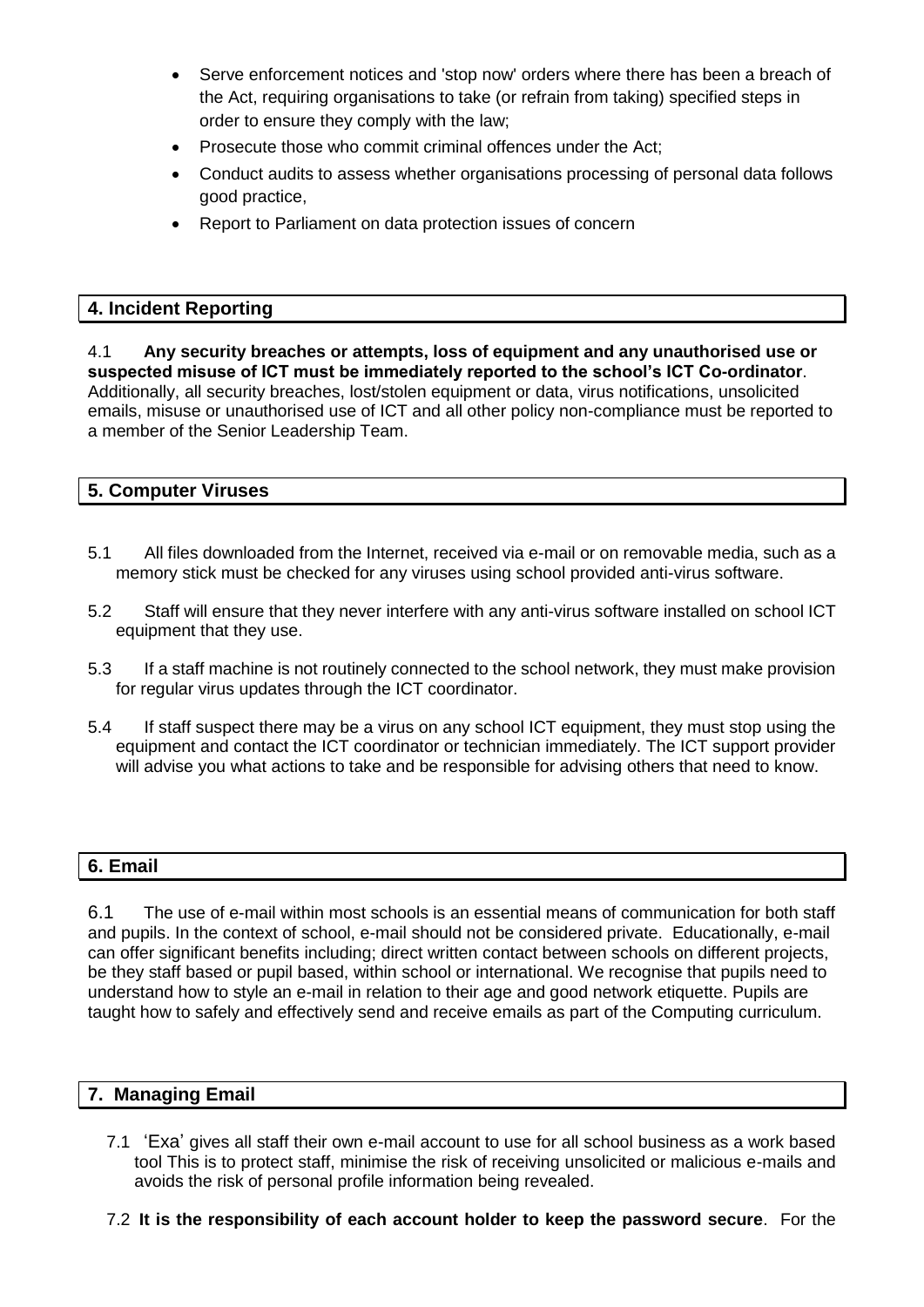safety and security of users and recipients, all mail is filtered and logged; if necessary e-mail histories can be traced. The school email account should be the account that is used for all school business.

- 7.3 Under no circumstances should staff contact pupils, parents or conduct any school business using personal e-mail addresses.
- 7.4 All e-mails should be written and checked carefully before sending, in the same way as a letter written on school headed paper.
- 7.5 Staff sending e-mails to external organisations, parents or pupils are advised to cc. the Headteacher or a member of the Senior Leadership Team.
- 7.6 Pupils may only use school approved accounts on the school system and only under direct teacher supervision for educational purposes.
- 7.7 E-mails created or received as part of your school job will be subject to disclosure in response to a request for information under the Freedom of Information Act 2000. You must therefore actively manage your e-mail account as follows:
	- Delete all e-mails of short-term value
	- Organise e-mail into folders and carry out frequent house-keeping on all folders and archives
- 7.8 All children have their own gmail email account. The ICT coordinators, office staff and ICT Technician have access to passwords and email addresses.
- 7.9 The forwarding of chain letters is not permitted in school.
- 7.10 All pupil e-mail users are expected to adhere to the generally accepted rules of etiquette, particularly in relation to the use of appropriate language and not revealing any personal details about themselves or others in e-mail communication, or arrange to meet anyone without specific permission, virus checking attachments.
- 7.11 Pupils must immediately tell a teacher/ trusted adult if they receive an offensive e-mail.
- 7.12 Staff must inform ICT coordinators if they receive an offensive e-mail.
- 7.13 Pupils are introduced to e-mail and safe Internet use as part of the Computing Scheme of Work, E-safety scheme of work and are reminded about this learning each time they access the internet in school.
- 7.14 However you access your school e-mail (whether directly, through webmail when away from the office or on non-school hardware) all the school e-mail policies apply.

#### **8. Sending Email**

- 8.1 Use your own school e-mail account so that you are clearly identified as the originator of a message.
- 8.2 Keep the number and relevance of e-mail recipients, particularly those being copied, to the minimum necessary and appropriate.
- 8.3 Do not send or forward attachments unnecessarily. Whenever possible, send the location path to the shared drive rather than sending attachments.
- 8.4 School e-mail is not to be used for personal advertising.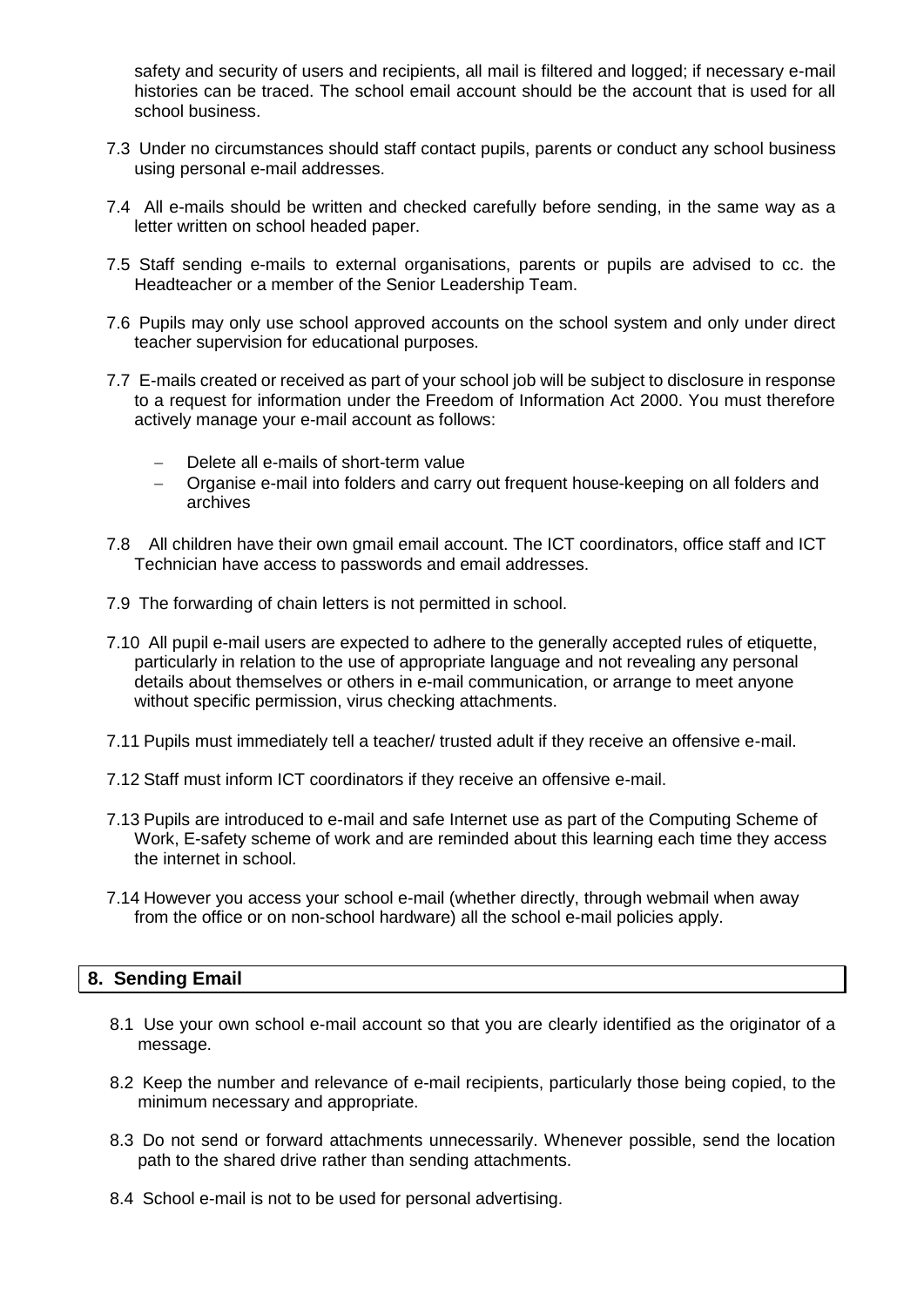#### **9. Receiving Email**

- 9.1 Staff have been advised by the head teacher to check their e-mail daily.
- 9.2 Activate an 'out-of-office' notification when away for extended periods.
- 9.3 Never open attachments from an untrustworthy source; consult the ICT coordinators.
- 9.4 The automatic forwarding and deletion of e-mails is not allowed

**10. Security**

#### 10.1I**t is the responsibility of everyone to keep passwords secure.**

- 10.2Staff are aware of their responsibility when accessing school data.
- 10.3Staff have been issued with the relevant guidance documents and the Policy for ICT Acceptable Use.
- 10.4Staff keep all school related data secure. This includes all personal, sensitive, confidential or classified data.
- 10.5Staff should avoid leaving any portable or mobile ICT equipment or removable storage media in unattended vehicles. Where this is not possible, keep it locked out of sight.
- 10.6Staff should always carry portable and mobile ICT equipment or removable media as hand luggage, and keep it under your control at all times.
- 10.7**Staff have all been issued with password protected memory sticks which they must use to store any sensitive, confidential or classified data including information on pupil progress.**
- 10.8**It is the responsibility of individual staff to ensure the security of any personal, sensitive, confidential and classified information contained in documents faxed, copied, scanned or printed.**

#### **11. Disposal of redundant ICT equipment**

- 11.1All redundant ICT equipment will be disposed of through an authorised agency. This should include a written receipt for the item including an acceptance of responsibility for the destruction of any personal data.
- 11.2All redundant ICT equipment that may have held personal data will have the storage media over written multiple times to ensure the data is irretrievably destroyed. Or if the storage media has failed it will be physically destroyed. We will only use authorised companies who will supply a written guarantee that this will happen.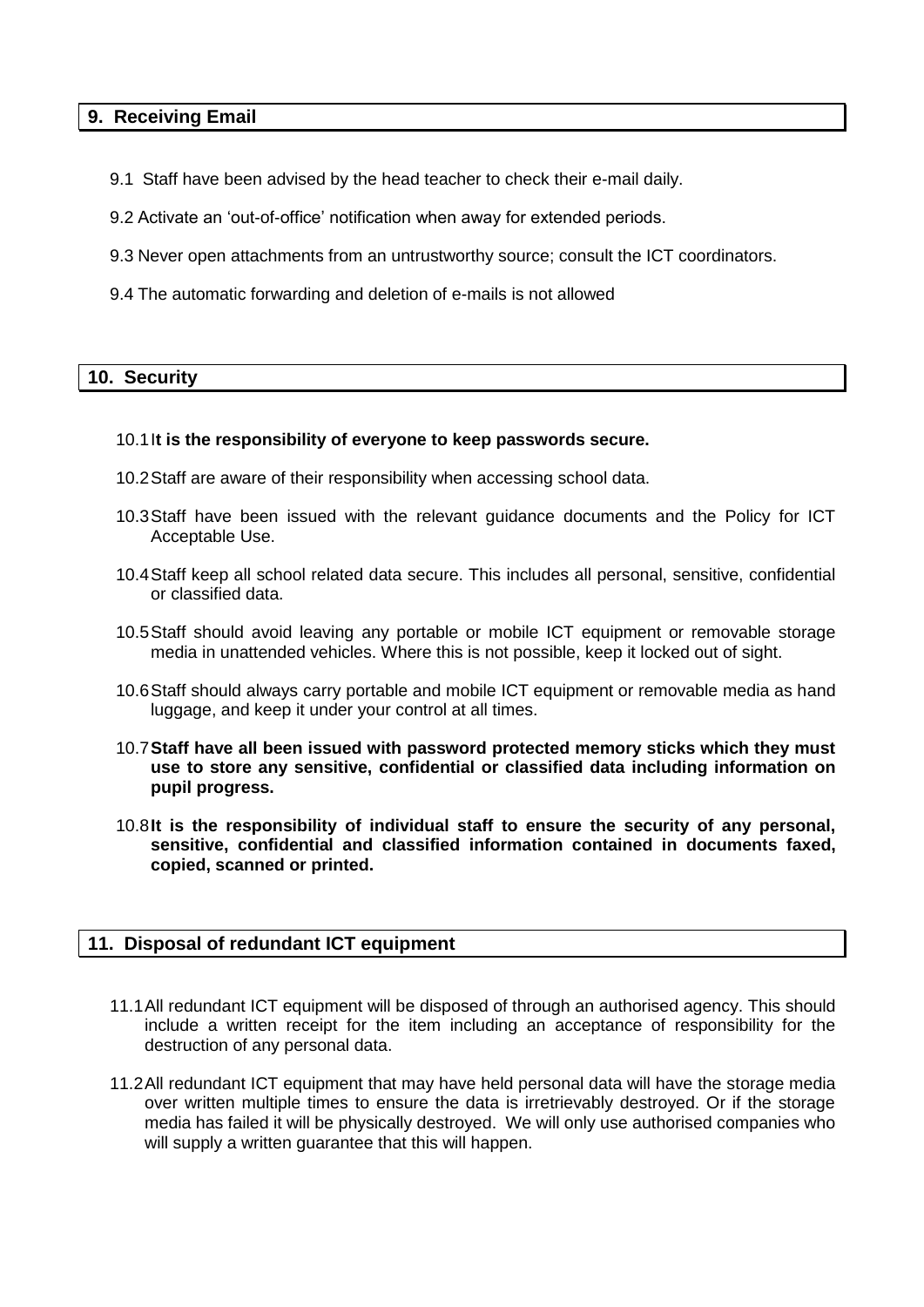# **12. e-Safety roles and responsibilties**

12.1 As e-Safety is an important aspect of strategic leadership within the school, the Head and Governors have ultimate responsibility to ensure that the policy and practices are embedded and monitored.

12.2 **The named e-Safety co-ordinator in this school is John Cumming. He has been designated this role as part of Computing Leader responsibilities.** All members of the school community have been made aware of who holds this post.

12.3 Senior Management and Governors are updated by the Head/ e-Safety co-ordinator and all Governors have an understanding of the issues and strategies at our school in relation to local and national guidelines and advice.

12.4 This policy, supported by the school's acceptable use agreements for staff, governors, visitors and pupils, is to protect the interests and safety of the whole school community. It is linked to the following mandatory school policies: child protection, health and safety, home–school agreements, and behaviour/pupil discipline (including the anti-bullying) policy

# **13. Equal opportunities – Pupils with additional needs**

13.1 St John the Baptist C of E Primary School endeavours to create a consistent message with parents for all pupils and this in turn should aid establishment and future development of the schools' e-Safety rules. However, staff are aware that some pupils may require additional support or teaching including reminders, prompts and further explanation to reinforce their existing knowledge and understanding of e-Safety issues.

13.2 Where a pupil has poor social understanding, careful consideration is given to group interactions when raising awareness of e-Safety. Internet activities are planned and well managed for these pupils.

#### **14. e-Safety in the curriculum**

14.1 ICT and online resources are increasingly used across the curriculum. We believe it is essential for e-Safety guidance to be given to the pupils on a regular and meaningful basis. E-Safety is embedded within our curriculum and we continually look for new opportunities to promote e-Safety.

- 14.2 The school has e-Safety planning for teaching internet skills in computing lessons.
- 14.3 The school provides opportunities within a range of curriculum areas to teach about e-Safety.
- 14.4 Educating pupils about online risks that may be encountered outside school is done informally when opportunities arise and as part of the e-Safety curriculum.
- 14.5 Pupils are aware of the relevant legislation when using the internet such as data protection and intellectual property which may limit what they want to do but also serves to protect them.
- 14.6 Pupils are taught about copyright, respecting other people's information and safe use of images through discussion, modelling and appropriate activities.
- 14.7 Pupils are aware of the impact of Cyberbullying and know how to seek help if they are affected by any form of online bullying. Pupils are also aware of where to seek advice or help if they experience problems when using the internet and related technologies; i.e. parent/ carer, teacher/ trusted staff member.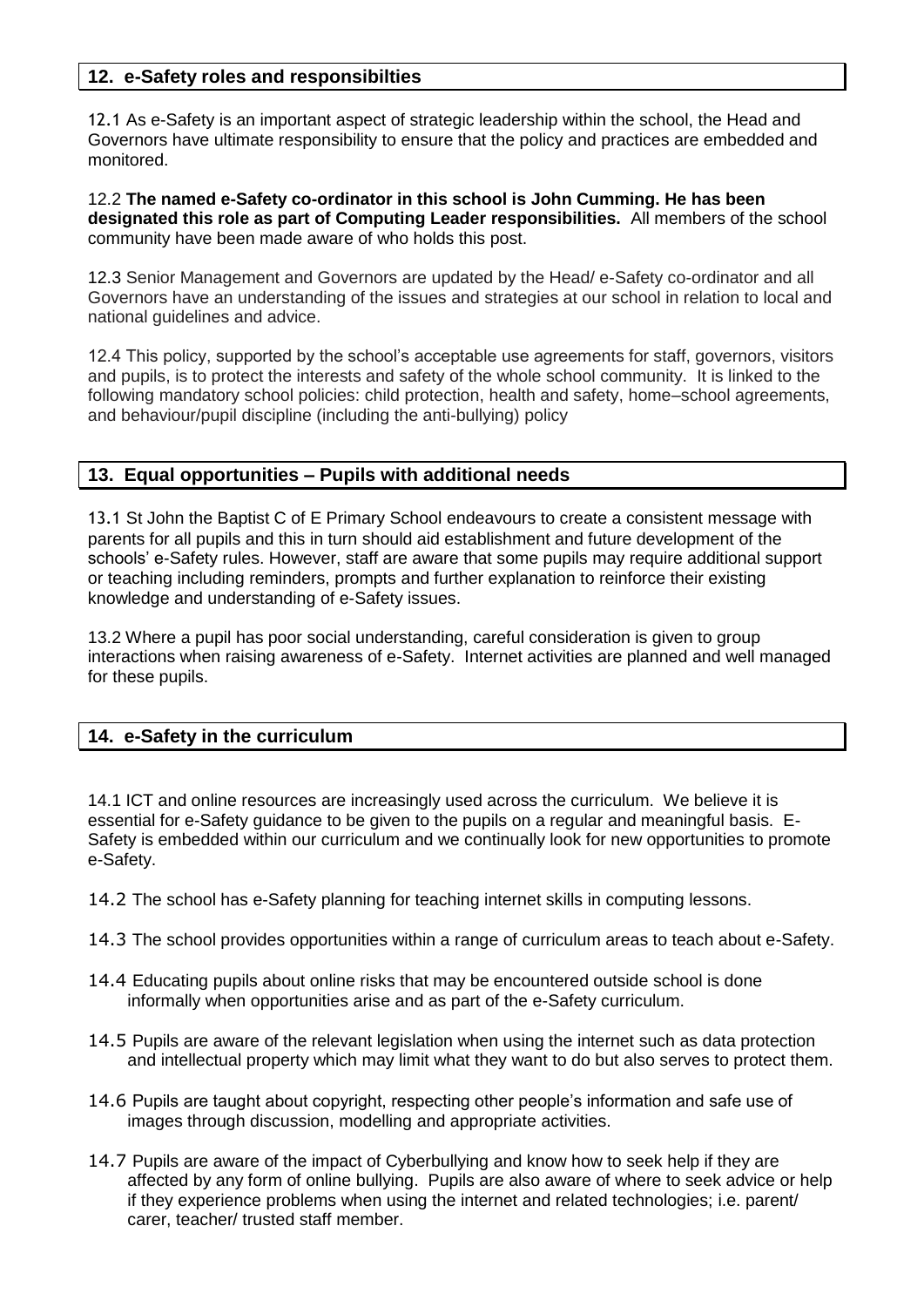14.8 Pupils are taught to critically evaluate materials and learn good searching skills through cross curricular teacher models, discussions and via the ICT curriculum.

#### **15. e-Safety skills development for staff**

- 15.1 Our staff receive regular information and training on e-Safety issues.
- 15.2 New staff receive information on the school's acceptable use policy as part of their induction.
- 15.3 **All staff have been made aware of their individual responsibilities relating to the safeguarding of children within the context of e-Safety and know what to do in the event of misuse of technology by any member of the school community.**
- 15.4 All staff are encouraged to incorporate e-Safety activities and awareness within their curriculum areas, where relevant.

#### **16. Managing the school's e-Safety messages**

- 16.1We endeavour to embed e-Safety messages across the curriculum whenever the Internet and/or related technologies are used.
- 16.2The e-Safety policy will be introduced to the pupils at the start of each school year.

# **17. Incident Reporting, e-Safety Incident Log & Infringements**

17.1 **Incident Reporting -** Any security breaches or attempts, loss of equipment and any unauthorised use or suspected misuse of ICT must be immediately reported to the school's e-Safety Co-ordinator. Additionally, all security breaches, lost/stolen equipment or data (including remote access SecureID tokens and PINs), virus notifications, unsolicited emails, misuse or unauthorised use of ICT and all other policy non-compliance must be reported to a member of the Senior Leadership Team.

17.2 **e-Safety Incident Log -** The eS-afety Coordinator keeps a log of any e-Safety concerns or breaches. All incidents or concerns must be reported to the e-Safety coordinator.

- 17.3 **Complaints -** Complaints and/ or issues relating to e-Safety should be made to the e-Safety co-ordinator or Headteacher. Incidents should be logged by the e-Safety coordinator.
- 17.4 All users are aware of the procedures for reporting accidental access to inappropriate materials. The breach must be immediately reported to the e-Safety co-ordinator
- 17.5 Deliberate access to inappropriate materials by any user will lead to the incident being logged by the e-Safety co-ordinator, depending on the seriousness of the offence; investigation by the Headteacher/ LA, immediate suspension, possibly leading to dismissal and involvement of police for very serious offences.
- 17.6 Staff are made aware of sanctions relating to the misuse or misconduct.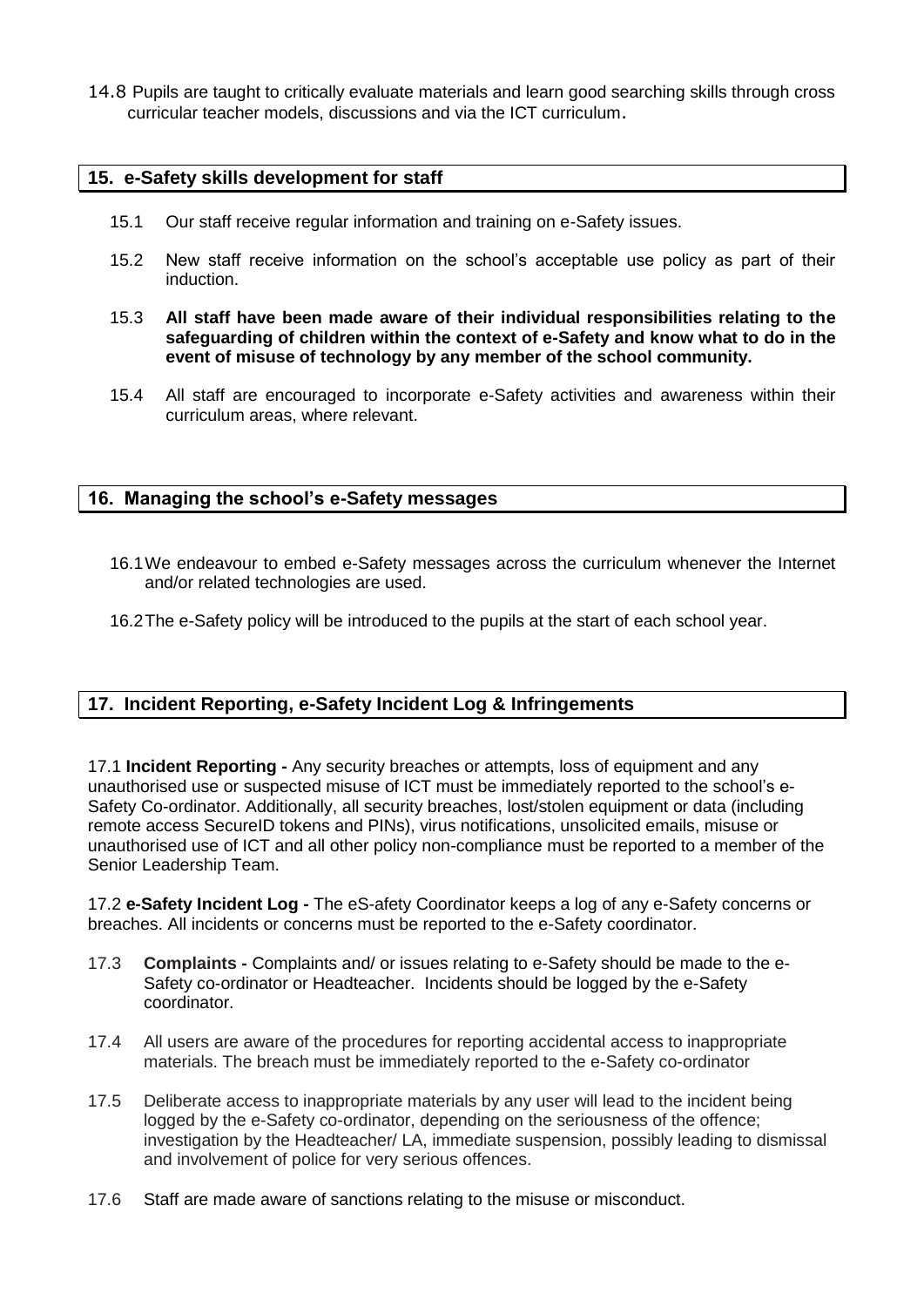#### **18. Internet Access**

- 18.1 The internet is an open worldwide communication medium, available to everyone, at all times. Anyone can view information, send messages, discuss ideas and publish material which makes it both an invaluable resource for education, business and social interaction, as well as a potential risk to young and vulnerable people. Whenever any inappropriate use is detected it will be followed up.
- 18.2 St John the Baptist C of E Primary School provides children access to Internet resources (where reasonable) through the school's fixed and mobile internet connectivity.
- 18.3 Staff will preview any recommended sites before use.
- 18.4 Raw image searches are discouraged when working with pupils.
- 18.5 All users must observe software copyright at all times. It is illegal to copy or distribute school software or illegal software from other sources.
- 18.6 All users must observe copyright of materials from electronic resources.
- 18.7 Staff must not post personal, sensitive, confidential or classified information or disseminate such information in any way that may compromise the intended restricted audience.
- 18.8 Staff should not reveal names of pupils, staff or adults associated with the school or any other confidential information acquired through your job on any social networking site or blog.
- 18.9 On-line gambling or gaming is not allowed. It is at the Headteacher's discretion as to what internet activities are permissible for staff and pupils and how this is disseminated.
- 18.10 St John the Baptist C of E Primary School is aware of its responsibility when monitoring staff communication under current legislation and takes into account; Data Protection Act 1998, The Telecommunications (Lawful Business Practice) (Interception of Communications) Regulations 2000, Regulation of Investigatory Powers Act 2000, Human Rights Act 1998.
- 18.11 Staff and pupils are aware that school based email and internet activity can be monitored and explored further if required.
- 18.12 The school does not allow pupils access to internet logs.
- 18.13 The school uses management control tools for controlling and monitoring workstations in the ICT suite.
- 18.14 If staff or pupils discover an unsuitable site, the screen must be switched off/ closed and the incident reported immediately to the e-safety coordinator or teacher as appropriate.
- 18.15 It is the responsibility of the school, by delegation to the network manager, to ensure that anti-virus protection is installed and kept up-to-date on all school machines.
- 18.16 Pupils and Staff using personal removable media are responsible for measures to protect against viruses, for example making sure that additional systems used have up-to-date virus protection software. It is not the school's responsibility nor the network manager's to install or maintain virus protection on personal systems. **If pupils wish to bring in work on removable media it must be given to the ICT Technician for a safety check first.**
- 18.17 Pupils and staff are not permitted to download programs or files on school based technologies without seeking prior permission from the ICT Subject Leaders.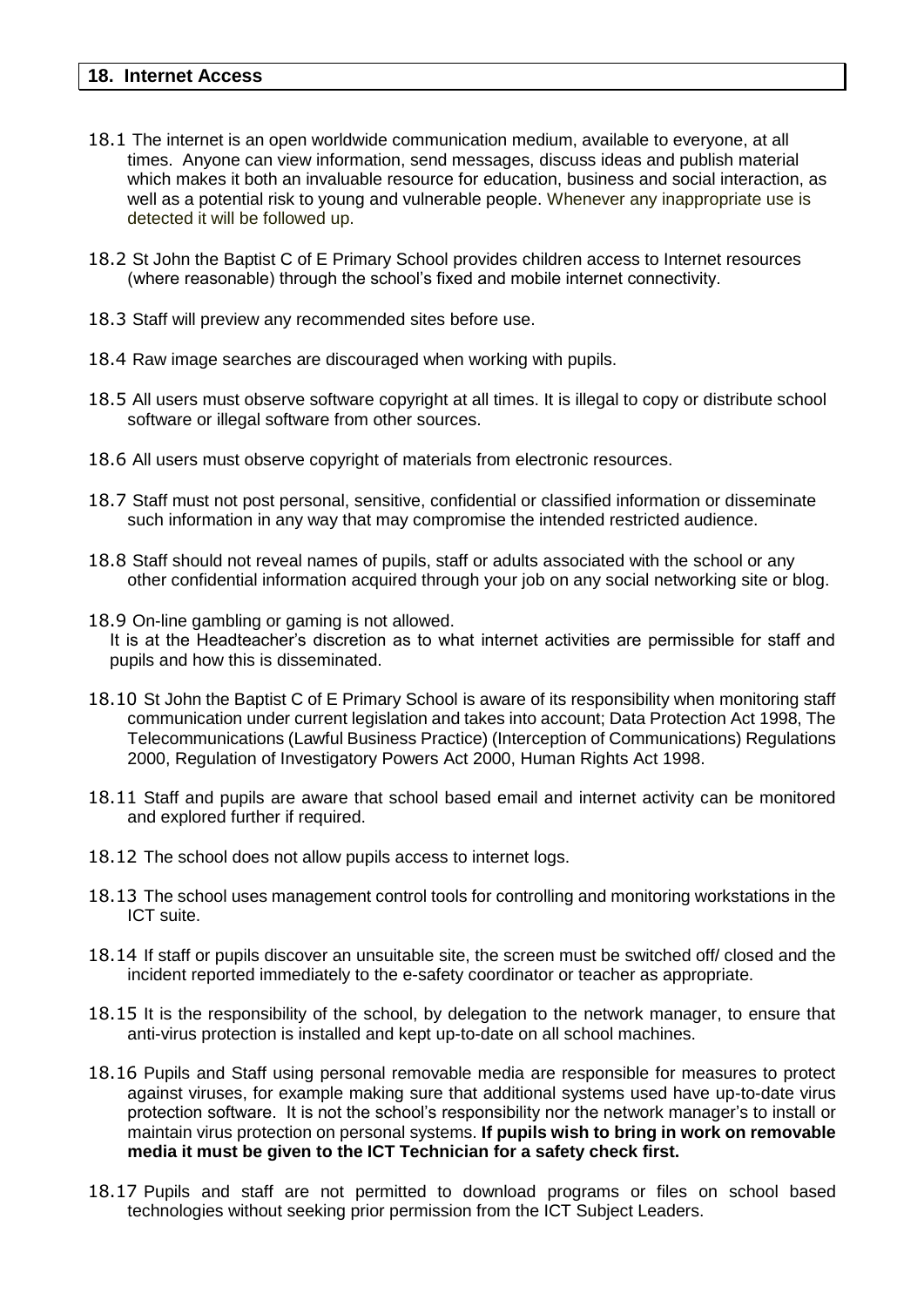18.18 If there are any issues related to viruses or anti-virus software, the network manager should be informed via telephone, email or ICT incident log.

#### **19. Managing other web technologies**

- 19.1Social media including social networking sites, if used responsibly both outside and within an educational context can provide easy to use, creative, collaborative and free facilities. However it is important to recognise that there are issues regarding the appropriateness of some content, contact, culture and commercialism. To this end, we encourage our pupils to think carefully about the way that information can be added and removed by all users, including themselves, from these sites.
- 19.2At present, the school endeavours to deny access to social networking sites in school.
- 19.3All pupils are advised to be cautious about the information given by others on sites, for example users not being who they say they are.
- 19.4Pupils are taught to avoid placing images of themselves (or details within images that could give background details) on such websites and to consider the appropriateness of any images they post due to the difficulty of removing an image once online.
- 19.5Pupils are always reminded to avoid giving out personal details on websites which may identify them or where they are (full name, address, mobile/ home phone numbers, school details, IM/ email address, specific hobbies/ interests).
- 19.6Our pupils are advised to set and maintain their online profiles on such sites to maximum privacy and deny access to unknown individuals.
- 19.7Pupils are encouraged to be wary about publishing specific and detailed private details and thoughts online.
- 19.8Our pupils are asked to report any incidents of Cyberbullying to the school.
- 19.9Staff may only create blogs, wikis or other online areas in order to communicate with pupils using the school website or other systems approved by the Headteacher.

# **20. Parental Involvement**

- 20.1We believe that it is essential for parents/carers to be fully involved with promoting e-Safety both in and outside of school and to be aware of their responsibilities. We regularly consult and discuss e-Safety with parents/ carers and seek to promote a wide understanding of the benefits of new technologies along with the associated risks.
- 20.2Parents/carers are asked to read through and sign acceptable use agreements on behalf of their child on admission to St John the Baptist C of E Primary School
- 20.3Parents/carers are required to make a decision as to whether they consent to images of their child being taken and/or used in the public domain (e.g., on school website).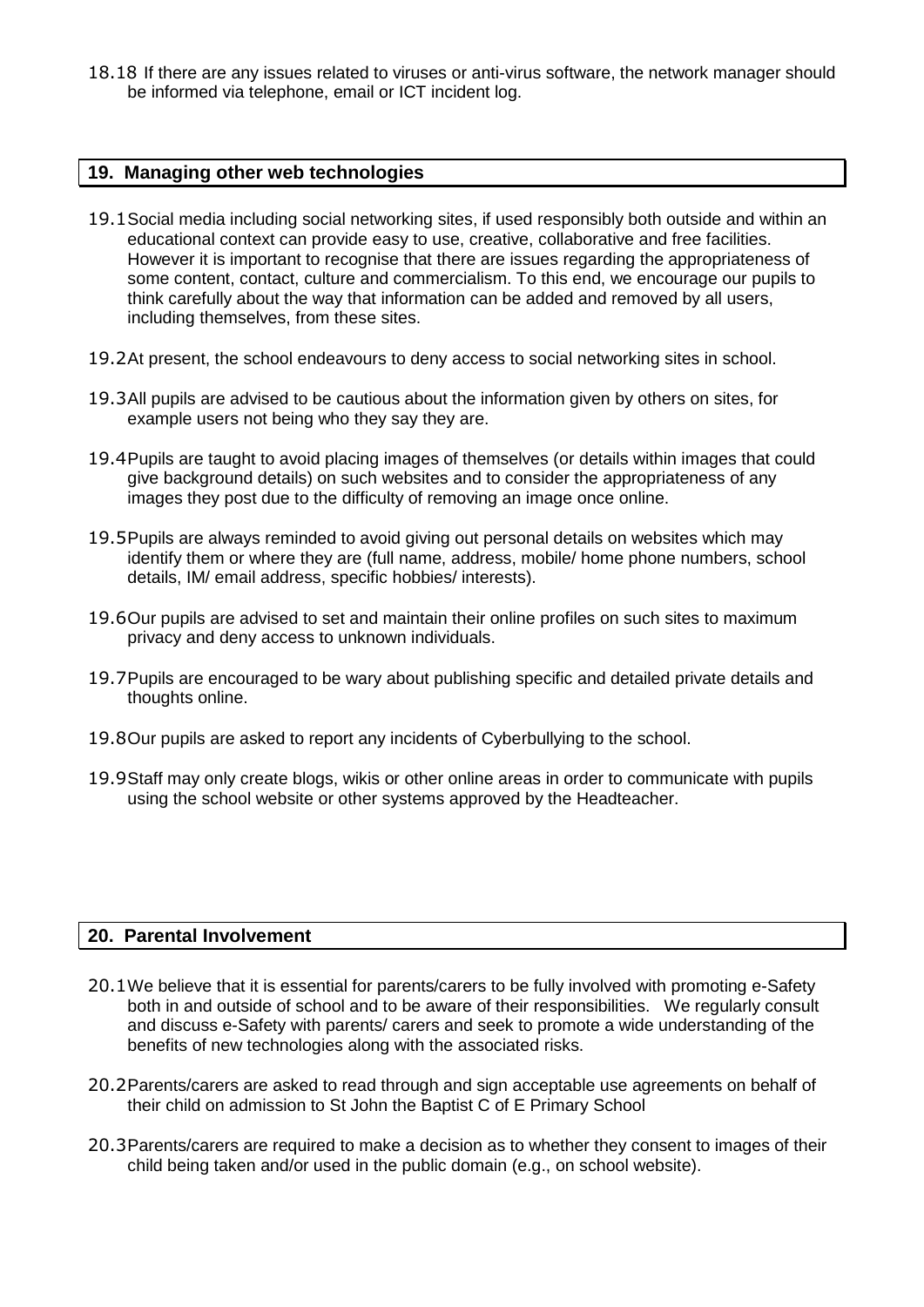#### 21.1 **Staff will always use their own personal passwords for e-mails, but a school password to access any computer.**

- 21.2 Staff will make sure they enter their personal passwords each time they logon. They will not include passwords in any automated logon procedures.
- 21.3 Staff should change temporary passwords at first logon.
- 21.4 Staff should change passwords whenever there is any indication of possible system or password compromise.
- 21.5 **Staff will only disclose their personal password to authorised ICT support staff when necessary, and never to anyone else**. They will ensure that all personal passwords that have been disclosed are changed once the requirement is finished.
- 21.6 User ID and passwords for staff and pupils who have left the school are removed from the system by the ICT Technician*.*
- 21.7 **If you think your password may have been compromised or someone else has become aware of your password report this to your ICT support team**

#### **22. Personal or Sensitive Information**

- 22.1 Staff will: Ensure that any school information accessed from their own PC or removable media equipment is kept secure.
- 22.2 Ensure that they lock their screen before moving away from the computer during a normal working day to prevent unauthorised access.
- 22.3 Ensure the accuracy of any personal, sensitive, confidential and classified information they disclose or share with others
- 22.4 Ensure that personal, sensitive, confidential or classified information is not disclosed to any unauthorised person.
- 22.5 Ensure the security of any personal, sensitive, confidential and classified information contained in documents they fax, copy, scan or print.
- 22.6 Ensure that they only download material that is permissible.
- 22.7 Not post on the internet personal, sensitive, confidential, or classified information, or disseminate such information in any way that may compromise its intended restricted audience.
- 22.8 Keep the screen display out of direct view of any third parties when you are accessing personal, sensitive, confidential or classified information.
- 22.9 Ensure hard copies of data are securely stored and disposed of after use in accordance with the document labeling.

**23. Storing/Transferring Personal, Sensitive, Confidential or classified Information Using Removable Media**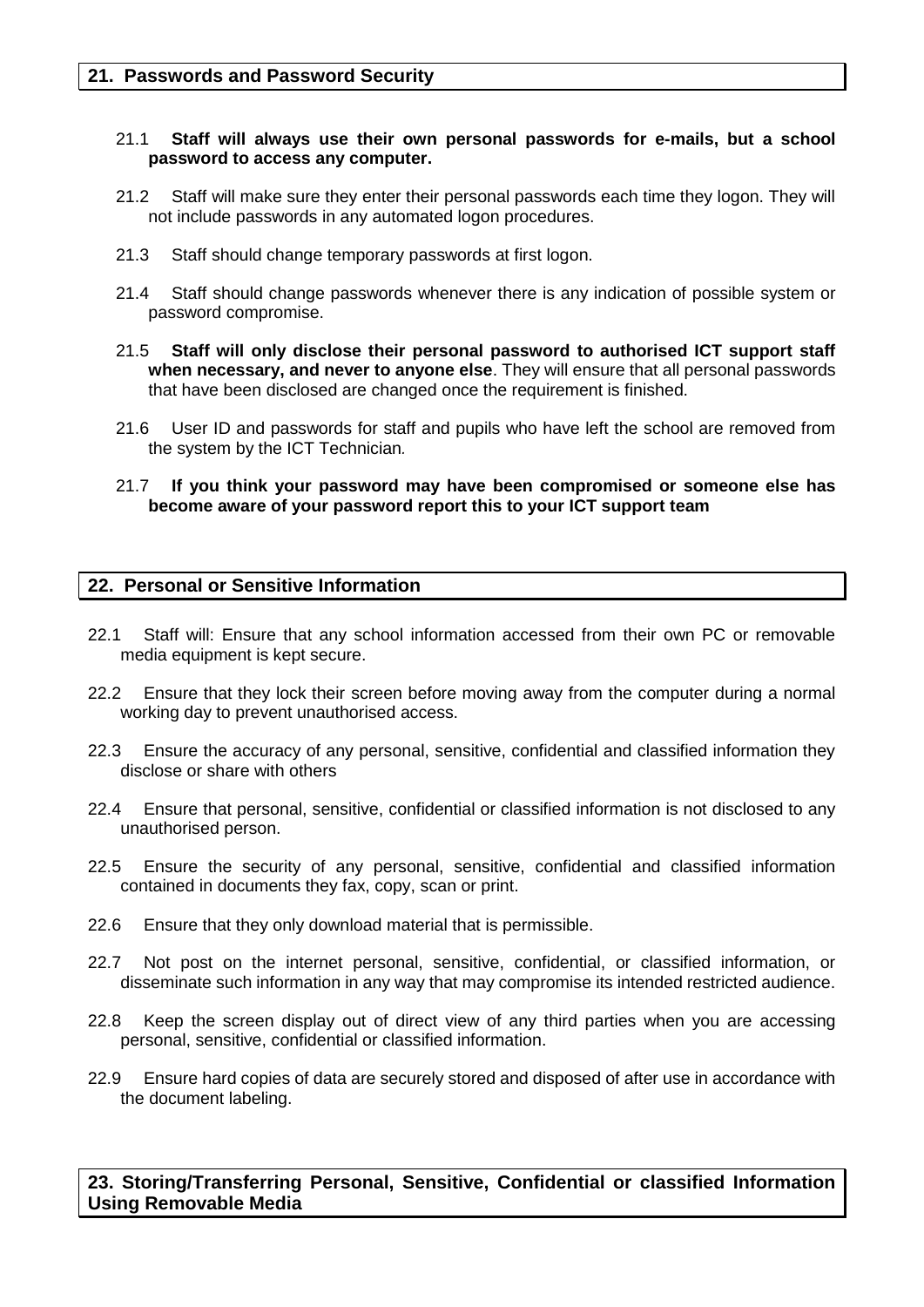- 23.1Ensure removable media is purchased with encryption (Each member of staff is provided with a password protected memory stick for this purpose).
- 23.2Store all removable media securely.
- 23.3Securely dispose of removable media that may hold personal data.
- 23.4Encrypt all files containing personal, sensitive, confidential or classified data.
- 23.5Ensure hard drives from machines no longer in service are removed and stored securely or wiped clean.

# **24. Remote Access**

- 24.1 Staff are responsible for all activity via their remote access facility.
- 24.2 Staff will only use equipment with an appropriate level of security for remote access.
- 24.3 To prevent unauthorised access to school systems, staff must keep all dial-up access information such as telephone numbers, logon IDs and PINs confidential and not disclose them to anyone.
- 24.4 Select PINs to ensure that they are not easily guessed, e.g. do not use a house or telephone number or choose consecutive or repeated numbers.
- 24.5 Staff should avoid writing down or otherwise recording any network access information. Any such information that is written down must be kept in a secure place and disguised so that no other person will be able to identify what it is.
- 24.6 Staff must protect school information and data at all times, including any printed material produced while using the remote access facility. Take particular care when access is from a non-school environment.

#### **25. Use of Photos and Videos**

- 25.1Digital images are easy to capture, reproduce and publish and, therefore, misuse. We must remember that it is not always appropriate to take or store images of any member of the school community or public, without first seeking consent and considering the appropriateness. With the written consent of parents (on behalf of pupils) and staff, the school permits the appropriate taking of images by staff and pupils with school equipment.
- 25.2 With the written consent of parents and staff, the school permits the appropriate taking of images by parents for specific events, with permission from the Headteacher (eg. School performances, Sports Day etc.).
- 25.3 The school will comply with Copyright laws which may restrict the taking of images for licensed events (e.g. Productions).
- 25.4 With written consent of parents, images may be published on school letters, newspapers, school website, programmes etc, as well as being available to purchase by parents.
- 25.5 Staff are not permitted to use personal digital equipment, such as mobile phones and cameras, to record images of pupils, this includes when on field trips. However with the express permission of the Headteacher, images can be taken provided they are transferred immediately and solely to the school's network and deleted from the staff device.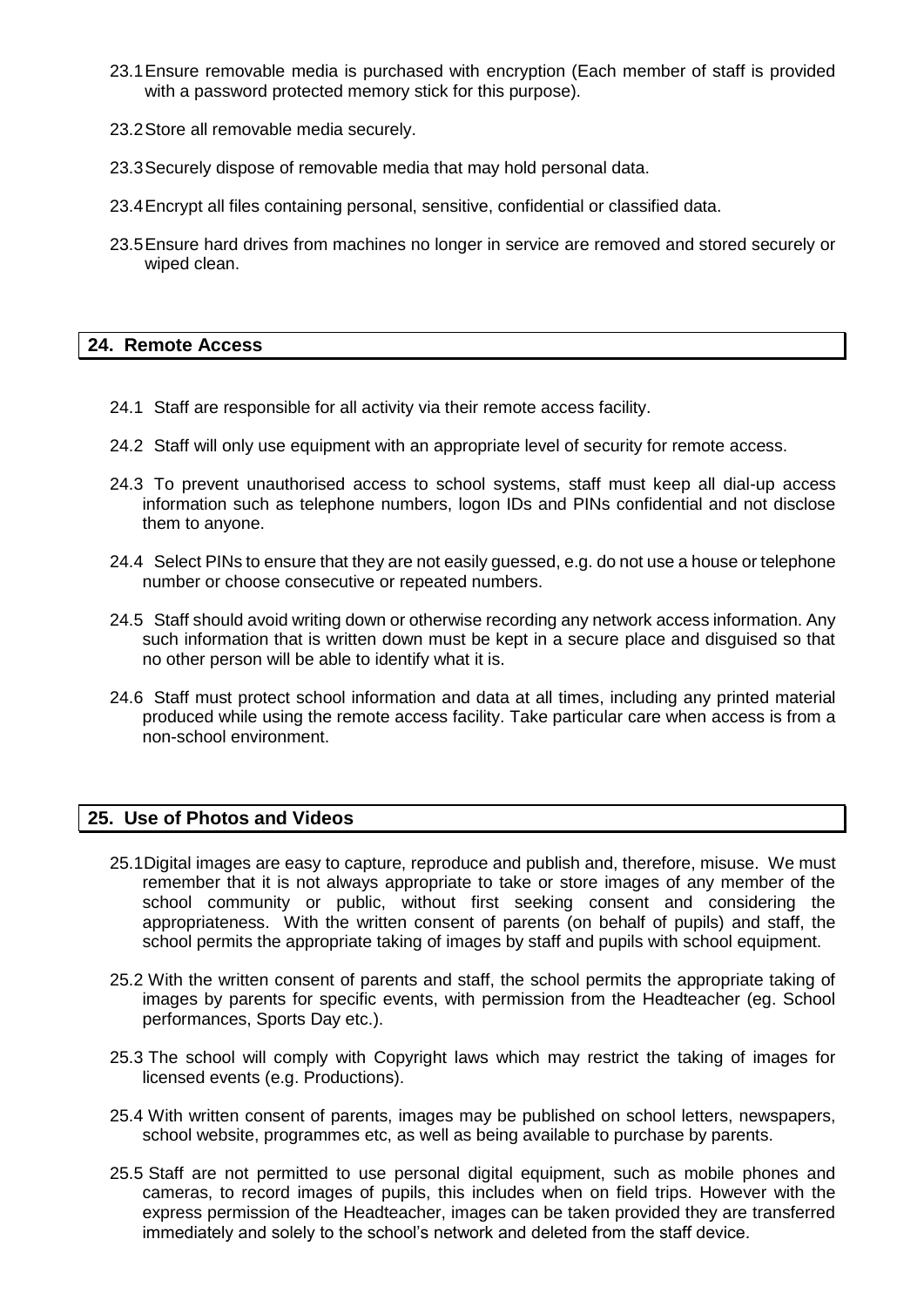- 25.6 Pupils are not permitted to use personal digital equipment, including mobile phones and cameras, to record images of others, unless given express permission by the Headteacher.
- 25.7 Pupils and staff must have permission from the Headteacher before any image can be uploaded for publication.

# **26. Publishing Pupils Images**

26.1 On a child's entry to the school, all parents/carers will be asked to give permission to use their child's work/photos in the following ways:

- on the school web site
- in the school prospectus and other printed publications that the school may produce for promotional purposes
- recorded/ transmitted on a video or webcam
- in display material that may be used in the school's communal areas
- in display material that may be used in external areas, i.e. exhibition promoting the school
- general media appearances, e.g. local/ national media/ press releases sent to the press highlighting an activity (sent using traditional methods or electronically)

26.2 This consent form is considered valid for the entire period that the child attends this school unless there is a change in the child's circumstances where consent could be an issue, e.g. divorce of parents, custody issues, etc.

26.3 Parents or carers may withdraw permission, in writing, at any time. E-mail and postal addresses of pupils will not be published. Pupils' full names will not be published.

# **27. Storage of Images**

27.1 Images/ films of children are stored on the school's network.

27.1 Pupils and staff are not permitted to use personal portable media for storage of images (e.g., USB sticks) without the express permission of the Headteacher.

- 27.3Rights of access to this material are restricted to the teaching staff and pupils within the confines of the school network.
- 27.4The ICT Technician has the responsibility of deleting the images when they are no longer required, or when the pupil has left the school.

#### **28. Webcams**

28.1We do not use publicly accessible webcams in school.

28.2Webcams in school are only ever used for specific learning purposes.

#### **28.3Misuse of the webcam by any member of the school community will result in sanctions**

#### **29. Video Conferencing**

29.1 Permission is sought from parents and carers if their children are involved in video conferences.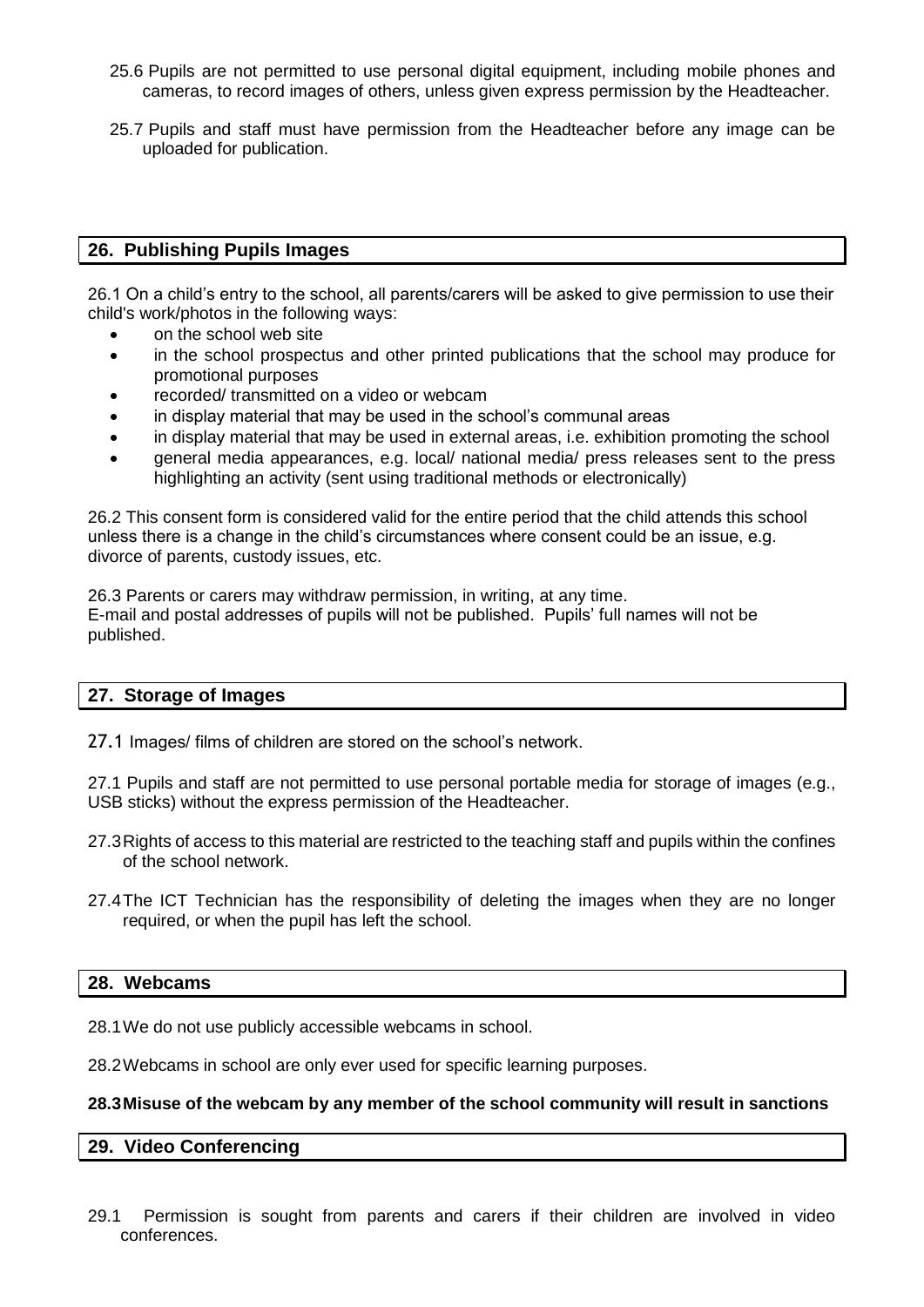- 29.2 Permission is sought from parents and carers if their children are involved in video conferences with end-points outside of the school.
- 29.3 All pupils are supervised by a member of staff when video conferencing.
- 29.4 All pupils are supervised by a member of staff when video conferencing with end-points beyond the school.
- 29.5 The school keeps a record of video conferences, including date, time and participants.
- 29.6 Approval from the Headteacher is sought prior to all video conferences within school.
- 29.7 The school conferencing equipment is not set to auto-answer and is only switched on for scheduled and approved conferences.
- 29.8 No part of any video conference is recorded in any medium without the written consent of those taking part.

# **30. ICT Equipment**

#### 30.1 **As a user of the school ICT equipment, staff are responsible for their own activity.**

- 30.2 The school will log ICT equipment issued to staff and record serial numbers as part of the school's inventory.
- 30.3 Visitors are not allowed to plug their ICT hardware into the school network points (unless special provision has been made). They should be directed to the wireless ICT facilities if available.
- 30.4 Staff will ensure that all ICT equipment that they use is kept physically secure.
- 30.5 Staff will not attempt unauthorised access or make unauthorised modifications to computer equipment, programs, files or data. This is an offence under the Computer Misuse Act 1990.
- 30.6 It is imperative that staff save data on a frequent basis to the school's network. You are responsible for the backup and restoration of any of your data that is not held on the school's network.
- 30.7 Personal or sensitive data should not be stored on the local drives of desktop PC, laptop, USB memory stick or other portable device. If it is necessary to do so the local drive must be encrypted.
- 30.8 It is recommended that a time locking screensaver is applied to all machines. Any device accessing personal data must have a locking screensaver as must any user profiles.
- 30.9 Privately owned ICT equipment should not be used on a school network.
- 30.10 On termination of employment, resignation or transfer, return all ICT equipment to the ICT Technician. Staff must also provide details of all their system logons so that they can be disabled.
- 30.11 **It is the responsibility of staff to ensure that any information accessed from their own PC or removable media equipment is kept secure, and that no personal, sensitive, confidential or classified information is disclosed to any unauthorised person.**
- 30.12 All ICT equipment allocated to staff must be authorised by the ICT Coordinators who are responsible for: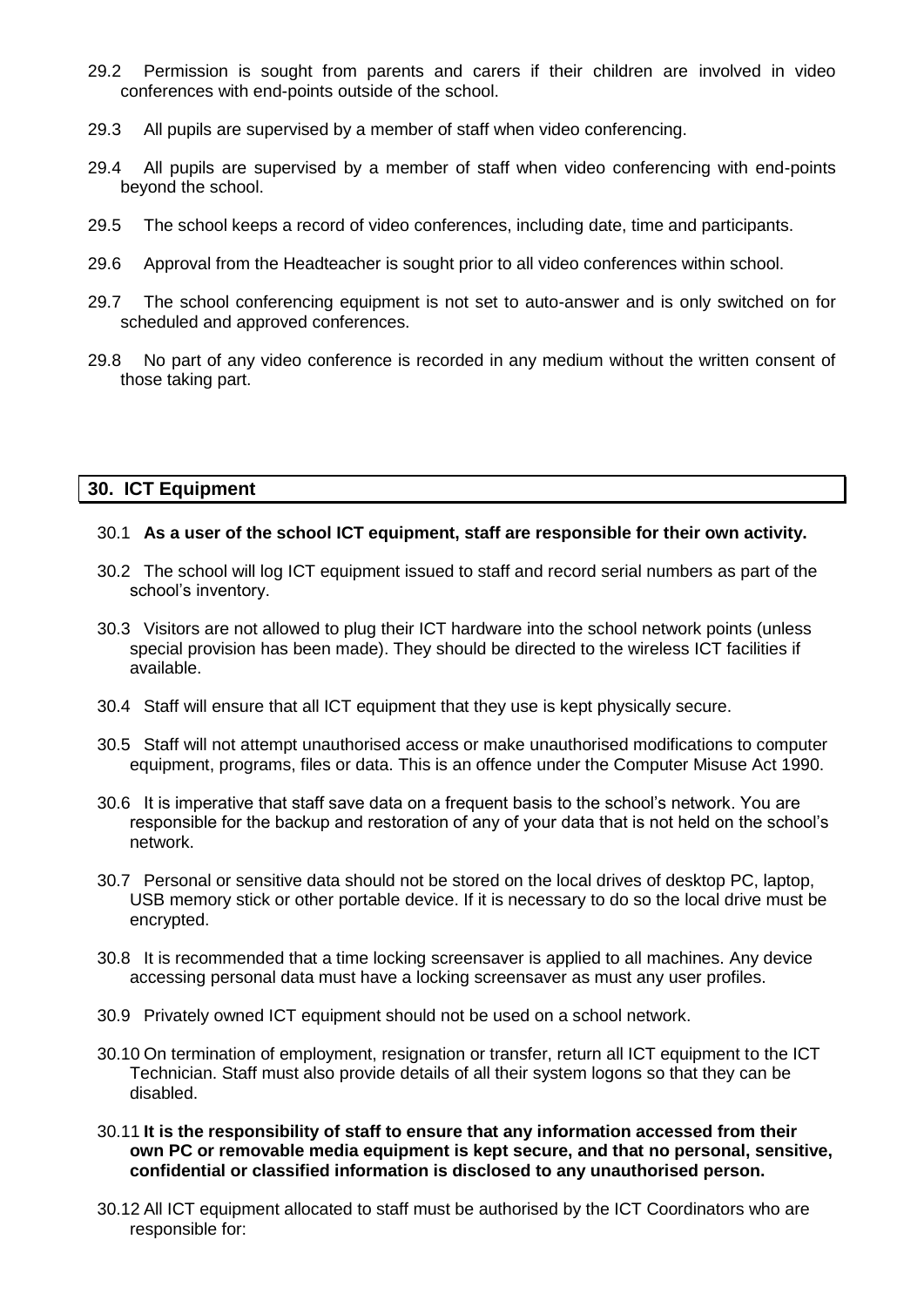- o maintaining control of the allocation and transfer within their unit
- o recovering and returning equipment when no longer needed
- 30.13 ll redundant ICT equipment is disposed of in accordance with Waste Electrical and Electronic Equipment (WEEE) directive and Data Protection Act (DPA)

#### **31. Portable and Mobile ICT Equipment**

This section covers such items as laptops, mobile devices and removable data storage devices. Please refer to the relevant sections of this document when considering storing or transferring personal or sensitive data

- 31.1 All activities carried out on school systems and hardware will be monitored in accordance with the general policy.
- 31.2 Staff must ensure that all school data is stored on the school's network, and not kept solely on the laptop. Any equipment where personal data is likely to be stored must be encrypted.
- 31.3 Equipment must be kept physically secure in accordance with this policy to be covered for insurance purposes. When travelling by car, best practice is to place the laptop in the boot of your car before starting your journey.
- 31.4 Synchronise all locally stored data, including diary entries, with the central school network server on a frequent basis.
- 31.5 Ensure portable and mobile ICT equipment is made available as necessary for anti-virus updates and software installations, patches or upgrades.
- 31.6 The installation of any applications or software packages must be authorised by the ICT support team, fully licensed and only carried out by your ICT support.
- 31.7 In areas where there are likely to be members of the general public, portable or mobile ICT equipment must not be left unattended and, wherever possible, must be kept out of sight.
- 31.8 Portable equipment must be transported in its protective case if supplied.

# **32. Mobile Technologies**

Many emerging technologies offer new opportunities for teaching and learning including a move towards personalised learning and 1:1 device ownership for children and young people. Mobile technologies such as portable media players, Smartphones, Blackberries, iPads, PDAs, games players are generally very familiar to children outside of school. They often provide a collaborative, well-known device with possible internet access and thus open up risk and misuse associated with communication and internet use. Emerging technologies will be examined for educational benefit and the risk assessed before use in school is allowed. Our school chooses to manage the use of these devices in the following ways so that users exploit them appropriately.

#### **32.1 Personal Mobile Devices (including Smartphones)**

• Pupils are allowed to bring personal mobile devices/phones to school but they must be handed to the school office for secure keeping until the end of the school day. At all times the device must be switched off or on silent. Parents must sign a permission slip before they can do this.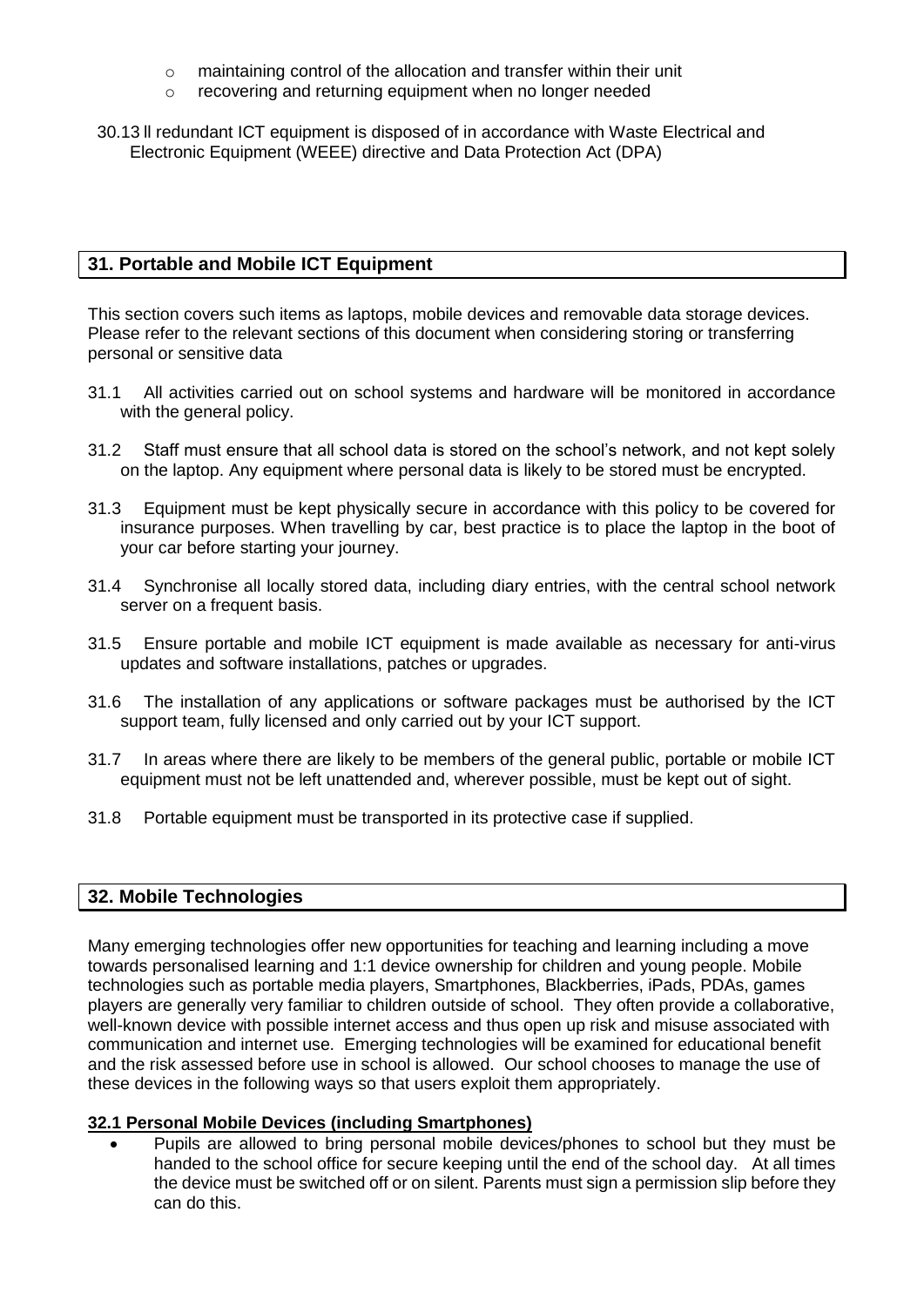- The school is not responsible for the loss, damage or theft of any personal mobile device.
- The sending of inappropriate text messages between any member of the school community is not allowed.
- Permission must be sought before any image or sound recordings are made on these devices of any member of the school community.
- Users bringing personal devices into school must ensure there is no inappropriate or illegal content on the device.

#### **32.2 School Provided Mobile Devices (including phones)**

- The sending of inappropriate text messages between any member of the school community is not allowed.
- Permission must be sought before any image or sound recordings are made on the devices of any member of the school community.
- Where the school provides mobile technologies such as phones, laptops and iPads for offsite visits and trips, only these devices should be used.

# **33. Removable Media**

- 33.1 Always consider if an alternative solution already exists
- 33.2 Only use recommended removable media
- 33.3 Encrypt and password protect
- 33.4 Store all removable media securely
- 33.5 Removable media must be disposed of securely by your ICT support team

#### **34. Servers**

- 34.1 The server will always keep in a locked and secure environment.
- 34.2 Access to the server is limited to the ICT Technician and ICT subject leader.
- 34.3 The server is password protected.
- 34.4 Existing servers have security software installed appropriate to the machine's specification.
- 34.5 Back up tapes are encrypted by appropriate software.
- 34.6 Data is backed up daily.
- 34.7 Back up tapes/discs are securely stored in a fireproof container.
- 34.8 Back up media stored off-site is secure.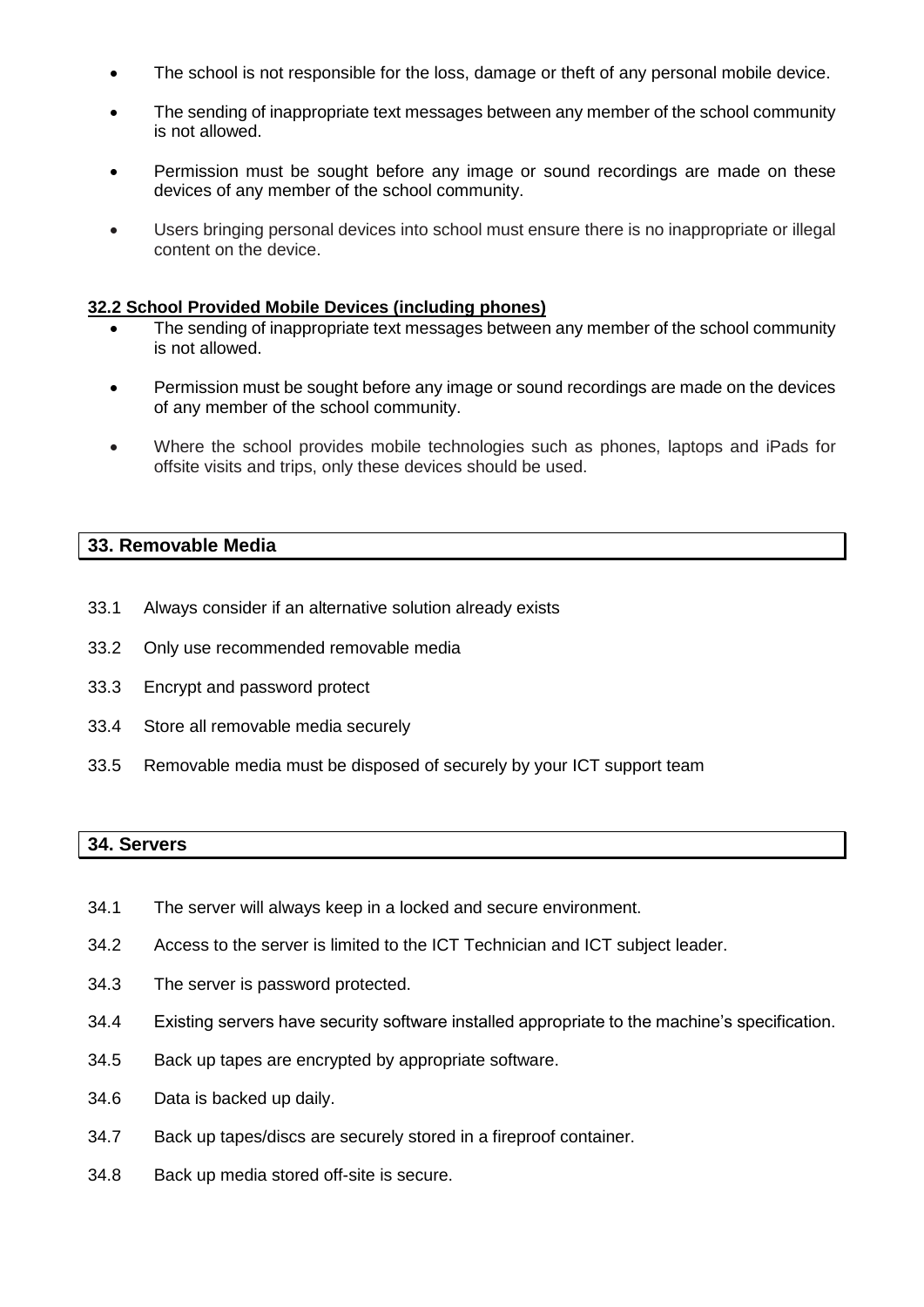# **35. Social Media Including Facebook and Twitter**

Facebook, Twitter and other forms of social media are increasingly becoming an important part of our daily lives. With regards to the use of social networking sites St John the Baptist C of E Primary School adheres to the following guidelines:

- Staff **are not permitted** to access social networking sites using school equipment in or out of school premises except for its own Twitter page found on the school's website
- Pupils **are not permitted** to access their social media accounts whilst at school.
- Staff, governors, pupils, parents and carers are regularly provided with information on how to use social media responsibly and what to do if they are aware of inappropriate use by others.
- Staff, governors, pupils, parents and carers are aware that the information, comments, images and video they post online can be viewed by others, copied and stay online forever.
- Staff, governors, pupils, parents and carers are aware that their online behaviour should at all times be compatible with the law.
- Children are taught that most social media sites are for those users above the age of 13 and the reasons for this. However, due to some children being allowed to sign up for these sites regardless, children at St John the Baptist C of E Primary School are taught about how to use these types of sites safely and responsibly as part of the e-Safety curriculum.

#### **36. Systems and Access**

**36.1 Staff are responsible for all activity on school systems carried out under any access/account rights assigned to them, whether accessed via school ICT equipment or their own PC.**

#### **36.2 Staff must not allow any unauthorised person to use school ICT facilities and services that have been provided to them.**

- **36.3** Staff will use only their own personal logons, account IDs and passwords and will not allow them to be used by anyone else.
- **36.4** Staff must keep their screen display out of direct view of any third parties when they are accessing personal, sensitive, confidential or classified information.
- **36.5** Staff should ensure that they lock the screen before moving away from the computer during a normal working day to protect any personal, sensitive, confidential or otherwise classified data and to prevent unauthorised access.
- **36.6** Staff should ensure that they logoff from the PC completely when they are going to be away from the computer for a longer period of time.
- **36.7** Staff will not introduce or propagate viruses.
- **36.8** It is imperative that users do not access, load, store, post or send from school ICT any material that is, or may be considered to be, illegal, offensive, libellous, pornographic, obscene, defamatory, intimidating, misleading or disruptive to the school or may bring the school or HCC into disrepute. This includes, but is not limited to, jokes, chain letters, files, emails, clips or images that are not part of the school's business activities; sexual comments or images, nudity, racial slurs, gender specific comments, or anything that would offend someone on the basis of their age, sexual orientation, religious or political beliefs, national origin, or disability (in accordance with the Sex Discrimination Act, the Race Relations Act and the Disability